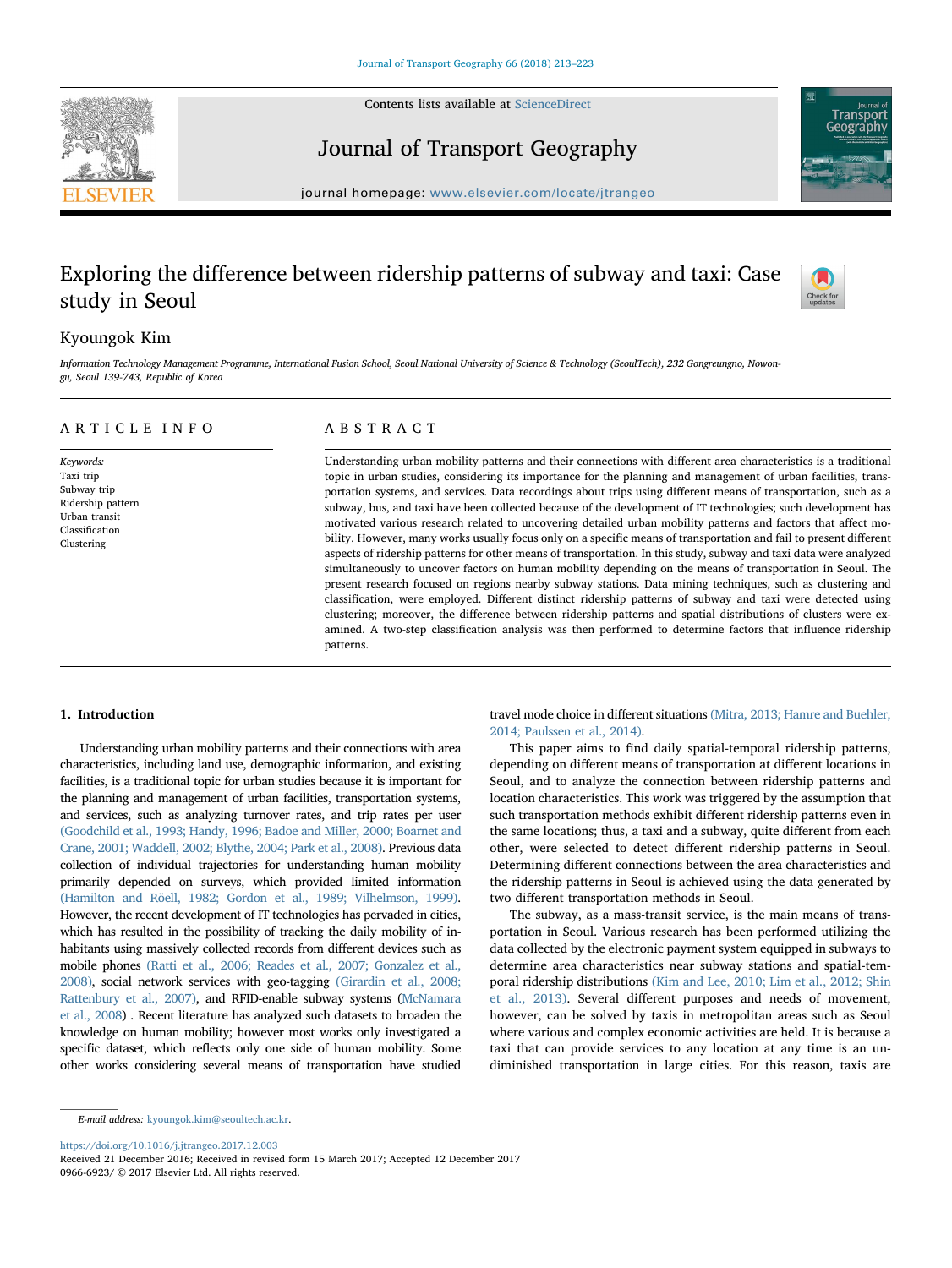alternative to gathering individual trajectories at the city level and many studies have analyzed taxi trip data to establish urban planning and infer human activities, as well as determine the correlations between land use and human mobility in large cities, such as New York, Shanghai, and Beijing, which allowed previous research to obtain rich information on land use and human mobility (Jiang et al., 2009; Liu et al., 2010; Liu et al., 2012a; Liu et al., 2012b; Castro et al., 2013; Shen et al., 2013; Qian and Ukkusuri, 2015; Tang et al., 2015). However, searching for studies that utilize the data generated by taxis in Seoul is difficult because the Seoul Metropolitan Government has begun to open the pre-processed taxi trip data since 2015 on a monthly basis. In addition, previous research usually analyzed a dataset for one of subway and taxi (Kim et al., 2009; Nishiuchi et al., 2012; Lee et al., 2013; Jiang et al., 2009; Tang et al., 2015; Wang et al., 2016) and no study compared the ridership patterns of subways and taxis, even for other cities.

In this study, clustering and classification were chosen as main analysis tools and subway stations were selected as the main spatial areas to be analyzed using the two different datasets. Clustering analysis was applied for detecting groups of regions with similar ridership patterns, which has been widely used for the similar purposes (Liu et al., 2012b; Lee et al., 2013; Zhang et al., 2014; Xu et al., 2016). Through clustering analysis, the stations showing the similar ridership patterns were grouped into the same cluster for the subway and the taxi data, respectively. Then, the clusters from two datasets were compared to distinguish the similar and dissimilar properties. Classification analysis was used to find significant factors affecting the ridership patterns. Here, output target was created based on the clustering results and LASSO (Least Absolute Shrinkage and Selection Operator) logistic regression (Lee et al., 2006) was applied to reveal the effects of the features on the ridership patterns and select important features to predict the types of ridership patterns at once. In this paper, the ridership patterns by taxi and subway were compared around subway stations. The factors that caused different ridership patterns by taxi and subway were determined among several features: land use, statistics related to population, households, houses, companies (the spatial distribution of industries and employment statistics) and others.

The rest of the paper is organized as follows: In Section 2, data sets used in this research are described and then preliminary analysis on them is performed in Section 3. The results of the main analysis, clustering analysis considering ridership patterns related with taxi and subway are presented in Section 4. Finally, implication and conclusion of the paper are given in Section 6.

#### 2. Study area and data preparation

#### 2.1. Preliminary analysis on the public transportation and taxi use in Seoul

Seoul is the capital and most populated city in South Korea. In 2015, 9.9 million people out of 51.7 million people was living in Seoul, which is almost  $20\%$ <sup>1</sup>. Seoul is the center of economy, politics, and culture in South Korea, and many businesses, commercial, cultural, and public facilities are concentrated in Seoul. In Seoul, subways play an important role in transportation. In 2014, the modal share rate of subway in Seoul was 39.0%, which is the largest portion compared with other modes, such as bus, car, and taxi. In addition, when the public transportation  $data<sup>2</sup>$  collected by the electronic payment system equipped in the buses and subways of Seoul was analyzed, the origins and the destinations of 7959 origin-destination (OD) pairs were both subway stations among the top 10,000 OD pairs of total 3,919,648 unique pairs of OD based on trip frequency<sup>3</sup>.

A taxi, as the opponent transit of subways, was considered in this paper due to its distinct properties. This paper focused on areas near subway stations because subways can only be accessed in subway stations. The taxi data collected in 2015 was used for the preliminary analysis to examine taxi ridership in the areas near subway stations. This data contains aggregated trip records of taxis operating in Seoul, which reported the daily time and number of pick-ups (PU) and dropoffs (DO) at specific road points in Seoul. The recording of positions at roads is referred to as 'link', each of which represents a 150 m section of the road. The interval of records in time was 30 min; thus, the PU and DO of each link were summarized 48 times a day. A total of 36,455 links were found in the taxi data. When the top 10% of links with high PU and DO were selected, 323 (for PU) and 316 (for DO) links were within 500 m of a subway station and 359 (for PU) and 361 (for DO) links were within 1 km of a subway station. Moreover, the top 10% of links take approximately 53% of the total PU and 46% of the DO. Therefore, subway stations were appropriate research areas.

#### 2.2. Data preparation

#### 2.2.1. Subway and taxi datasets

The subway dataset contains the number of passengers who get on or off the subway stations at the Seoul Capital Area (SCA) in the onehour interval in 2015 on a monthly basis. A total of 278 stations are located in Seoul among all SCA stations<sup>4</sup>. Two stations, 'Yangjae Citizen's Forest' and 'Cheonggyesan' stations, out of the 278 were omitted because they are stations for only Sinbundang Line whose records were not open to the public. The subway data separately provides the number of passengers for the same station with different lines. The monthly basis records were converted into annual because the taxi data only provides aggregated statistics over one year.

Furthermore, the taxi data provided daily PU and DO at each link in a 30-minute interval from midnight with every link in Seoul. Two adjacent rows of the taxi data (e.g., 0:00 and 0:30) were merged into one record because the subway data provided the counts in the one-hour interval. In this data, latitude and longitude sequences of each link were provided. The centers of the link sequences were computed and used to determine whether a link was located in a range of 670 m from a subway station<sup>5</sup>. Among 36,455 links, 13,450 (36.6%) remained after filtering. After filtering out links based on location, the PU and DO of links within the 670 m range from the same station were summarized. Finally, the taxi data was converted to the same format as the preprocessed subway data, which provided PU and DO in a one-hour interval over one year for subway stations.

Table 1 summarizes the summary statistics of PU and DO in two preprocessed datasets. In the table, Std. refers to a standard deviation. In the subway data, the mean values for PU and DO were less than the median, whereas the opposite trend was observed in the taxi data. This finding suggests that the subway data was right-skewed, whereas the taxi data was left-skewed, which implies that few subway stations have high usage frequency and few links has low usage frequency.

In addition, Fig. 1 shows the temporal distributions of PU and DO of subways and taxis. This figure shows the total sum of PU and DO for one year. The maximum value of y-axis for the subway data is 10 times greater than that of the taxi data, which reflects that subways takes up a large portion of traffic in Seoul. Two figures from the subway and taxi data reveal quite different patterns over time. In the subway data, two distinct peaks in the morning and evening were observed, whereas no narrow peak was observed for the taxi data. From these observations, it can be inferred that the main reason for boarding the subway is

 $^{\rm 1}$  This information was provided by Korean Statistical Information Service.

 $^2$  This data was provided by Seoul Big Data Campus ([https://bigdata.seoul.go.kr\)](https://bigdata.seoul.go.kr).  $^3$  All transactions collected from 1 April 2016 to 7 April 2016 were selected for the analysis.

<sup>&</sup>lt;sup>4</sup> The number of stations in this data is different from that of the public transportation data used in Section 2.1 because the public transportation data contains trip records from less subway lines than the subway data.<br><sup>5</sup> 670 m is the distance that people generally walk for 10 min (Wansoo Lim, 2006).